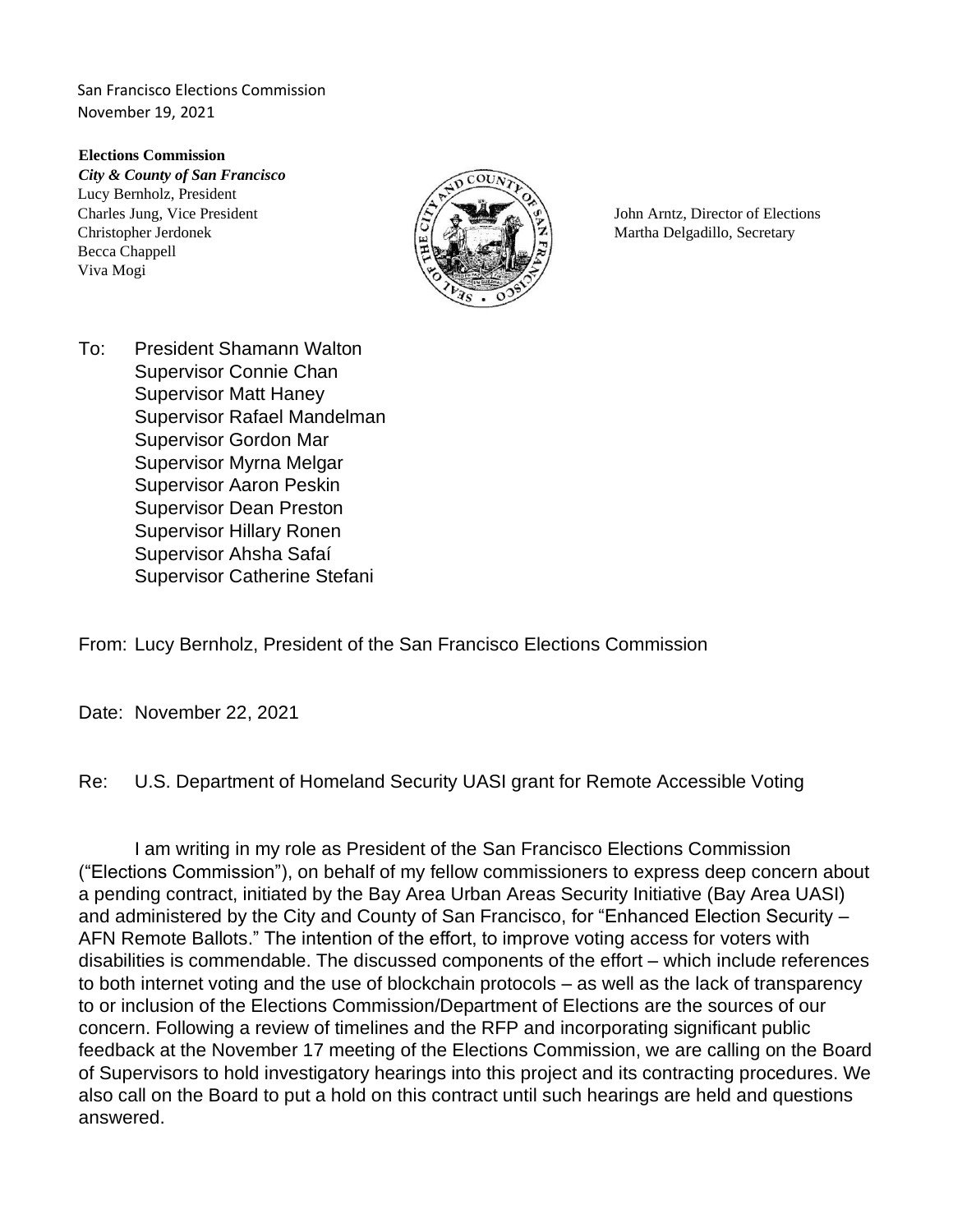Secure, free, fair and functional elections are the core of the Elections Commission's concerns and the heart of our democracy. As you are aware, internet-based voting is illegal in California (California Elections Code Section 19295). In addition, computer science and cyber security professionals regularly attest to the cybersecurity implications of internet-based voting and do not recommend incorporating it into any part of elections systems, with or without the use of blockchain protocols. The interest reflected in the Bay Area UASI materials in using the internet and/or blockchain on this project is alarming on its face – and cause for concern – as are the references in the project narrative equating voter fraud with terrorism.

The opaque and confusing interface between Bay Area UASI, the numerous city departments involved in this project, and the Department of Elections/Elections Commission raises additional questions, which we have been unable to answer in our hearings. The parties involved include the San Francisco Departments of Technology, Emergency Management, and Elections, the Mayor's Office on Disability, Bay Area UASI, and, in the future, the various local departments of elections, disability, and information technology of the fourteen jurisdictions of the Bay Area UASI region. All but one of these departments or offices are outside the jurisdiction of the Elections Commission. Since the grant funds themselves were and need to be approved by the Board of Supervisors, and because the Board has authority over the various San Francisco departments involved, we believe these concerns are best addressed by the Board.

Furthermore, as of this date, a contract is pending because of the issued RFP. We request that the Board call for a hold on this contract until hearings can be held that provide needed transparency into this project. Below are some of the questions we hope can be answered:

- How and why was the RFP developed and issued with a focus on election-related issues and listing the Department of Elections as a collaborator, without involving the Department of Elections?
- Will the project be used to design, develop, prototype, pilot, or otherwise implement any approaches to voting that aren't allowed by state law, including ones that rely on internet transmission of votes? What about approaches that use blockchain protocols?
- On July 21, 2021, the Board approved a \$1,012,500 increase to the FY 2020 UASI grant funds for a total of \$33,012,500. Was the Board informed of the project or any project details at the time it approved the original base FY 2020 amount? If not, why not?
- The RFP was issued on April 2, 2021. Why does the budget handout at COIT's April 15, 2021, meeting only mention expending \$120,000?
- Is or will San Francisco be contributing any money towards the project that isn't coming from the UASI grant funds? If so, how much, and what is that money being used for?
- Are any of the grant funds being used for purposes other than to pay for the contract from the RFP? If so, where is that money going and what will it be used for?
- Did San Francisco propose the project idea to Bay Area UASI? If so, who proposed the idea and when?
- Prior to applying for the grant or issuing the RFP, was any kind of public report or study done that looked at the feasibility or legality of internet-based voting, or at alternative ways to improve voting for people with disabilities?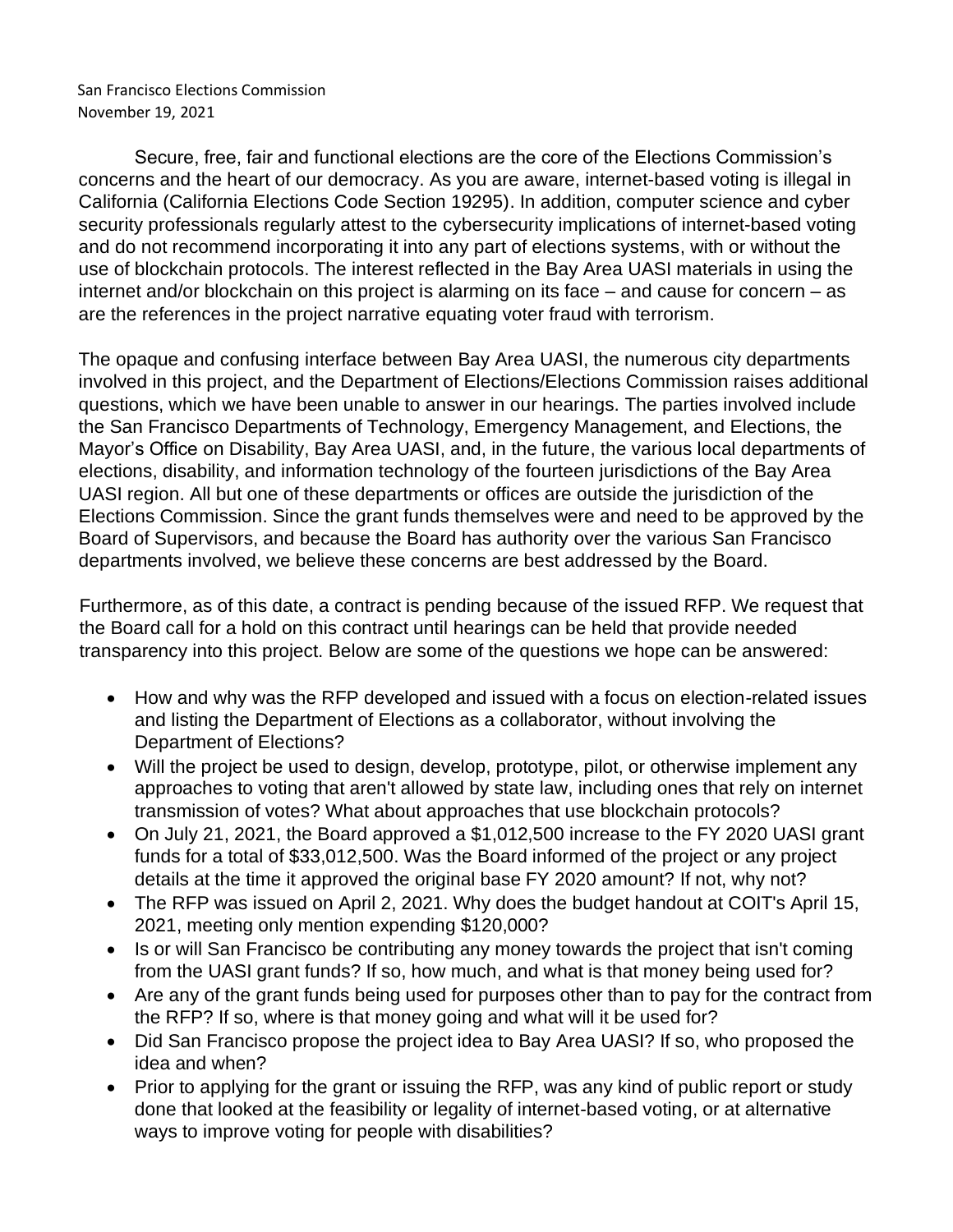- Has the Department of Technology already been involved in prototype work related to a remote ballot application? If so, what is the prototype?
- Has the winning bidder already done work for San Francisco related to the proposed project?
- Were any potential vendors notified of the RFP outside of posting the RFP on the City's website? Which ones? Were any of the people or organizations on the Department of Technology's open-source voting outreach list notified of the RFP? If not, why not?
- In San Francisco, the project has been categorized under Open Source Voting. Why doesn't the grant narrative mention open source, and why doesn't the RFP mention any requirements around open source?
- Have any of the other departments of elections, disability, and information technology in the Bay Area UASI region been informed of the project or agreed to be a part of it?

Finally, we would urge the Board to invite expert testimony from cybersecurity and computer science professionals regarding both internet voting and blockchain. After receiving this testimony, answers to the above questions, and any other new information that may come to light, we call on the Board to evaluate whether these funds are being expended appropriately.

I am attaching to this letter a memo prepared for the Elections Commission on November 12, 2021, by Elections Commissioner Chris Jerdonek. It provides extensive detail on the timeline, RFP details, and communications that have ensued to date. I urge you to consider the risks associated with what is being requested by proposal and to move quickly to hold public hearings to answer the questions noted above. If necessary, the Elections Commission will also call for hearings, but the limits on our authority are such that we believe these questions will be best asked and answered by the Board of Supervisors. We will, of course, do anything we can to help.

Thank you for your immediate attention to these concerns.

Sincerely,

Lucy Bernholz President, San Francisco Elections Commission

cc: Mayor London Breed Members of the San Francisco Elections Commission San Francisco Director of Elections John Arntz Deputy City Attorneys Andrew Shen and Ana Flores